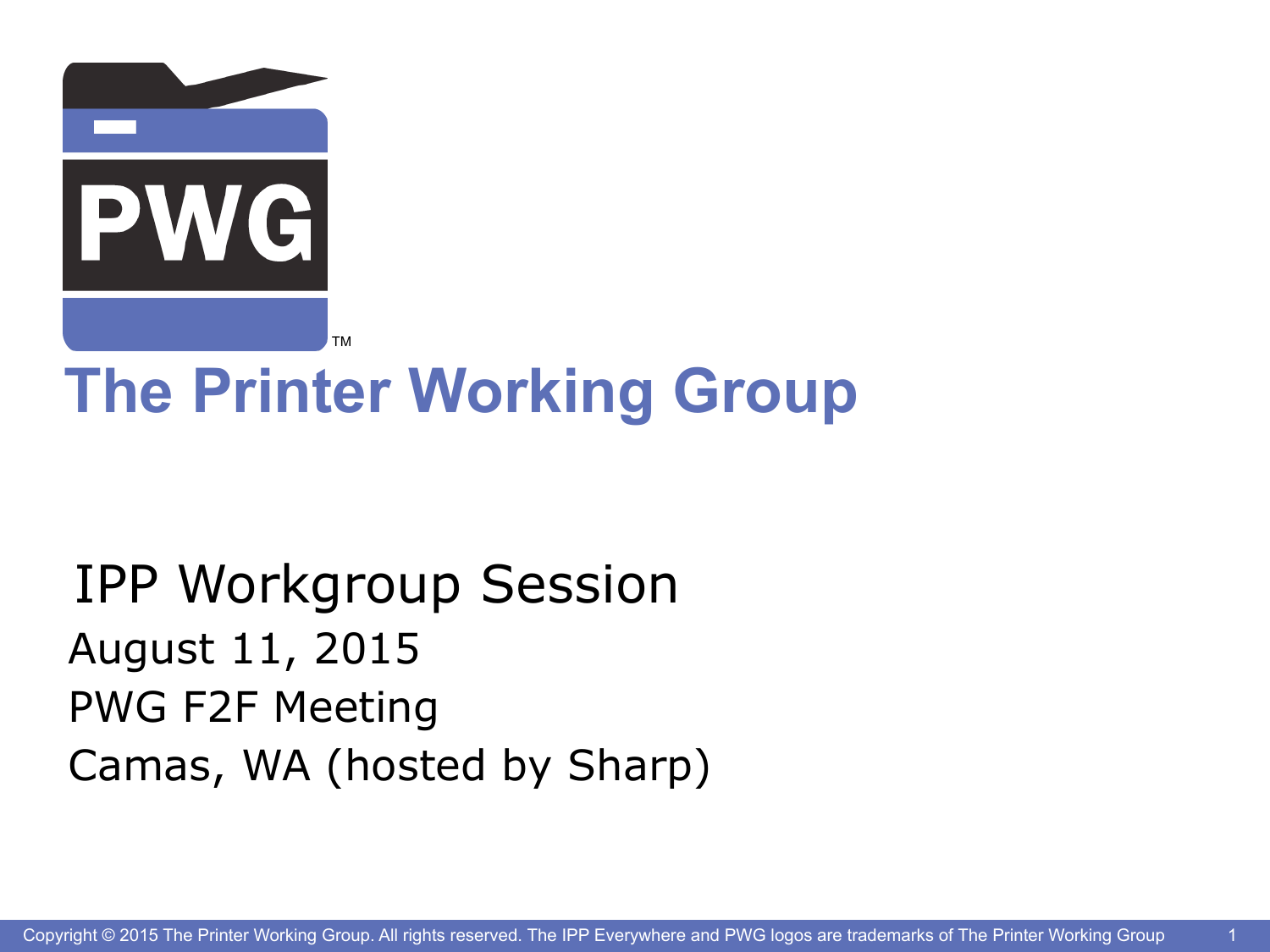

2

#### **August 11, 2015**

| When          | What                        |
|---------------|-----------------------------|
| $1:30 - 2:00$ | IPP Workgroup Status        |
| $3:00 - 4:45$ | IPP System Service (SYSTEM) |
| $4:45 - 5:00$ | <b>Next Steps</b>           |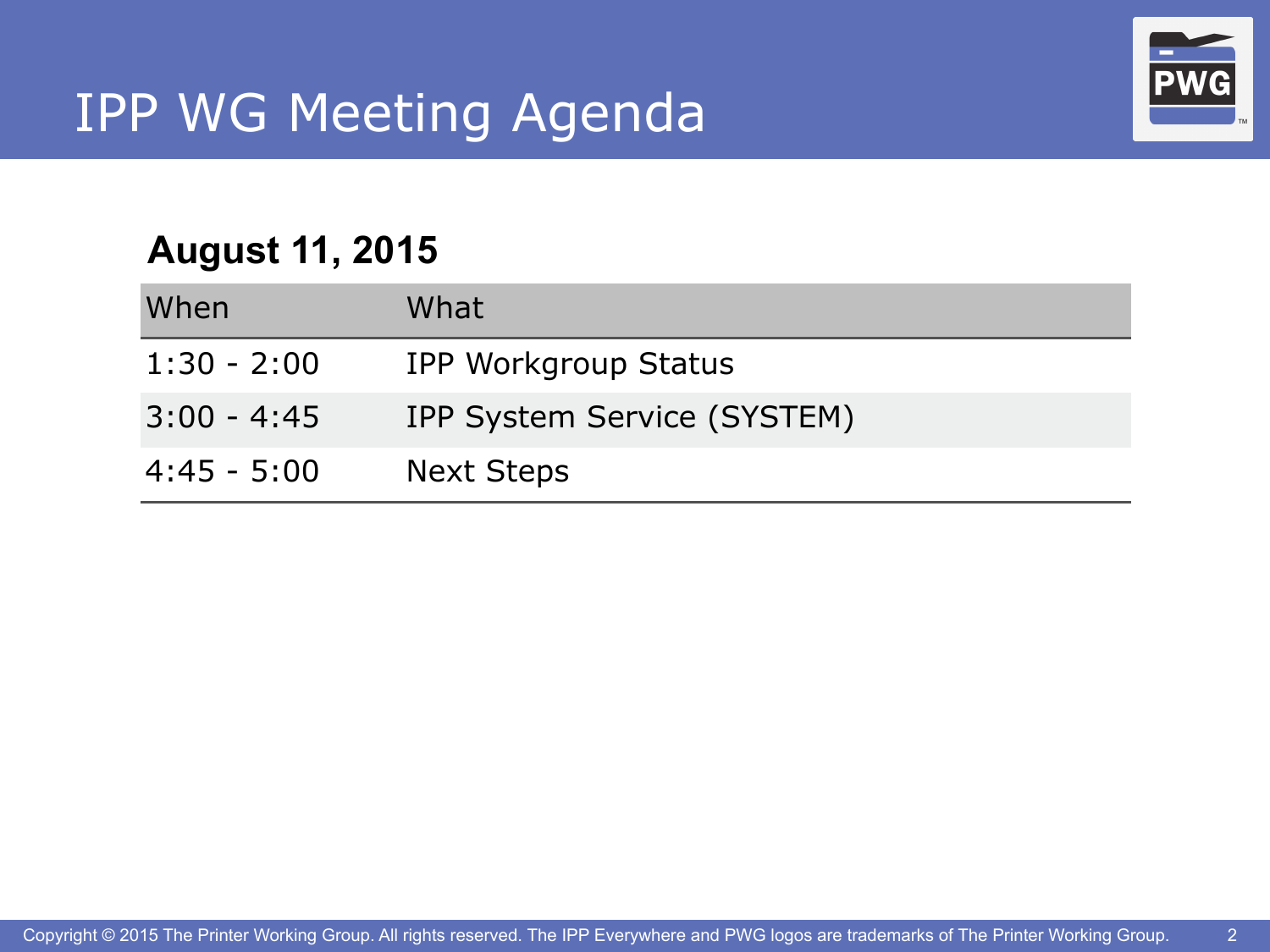#### IPP WG Officers

- IPP WG Co-Chairs:
	- Paul Tykodi (TCS)
	- Ira McDonald (High North)
- IPP WG Secretary:
	- Michael Sweet (Apple)
- IPP WG Document Editors:
	- Ira McDonald (High North) IPP System Service (SYSTEM), IETF IPP/ 1.1, IEEE IPP/2.0
	- Michael Sweet (Apple) IPP System Service (SYSTEM), IETF IPP/1.1, IEEE IPP/2.0
	- Smith Kennedy (HP) IPP Implementor's Guide 2.0 (IG)

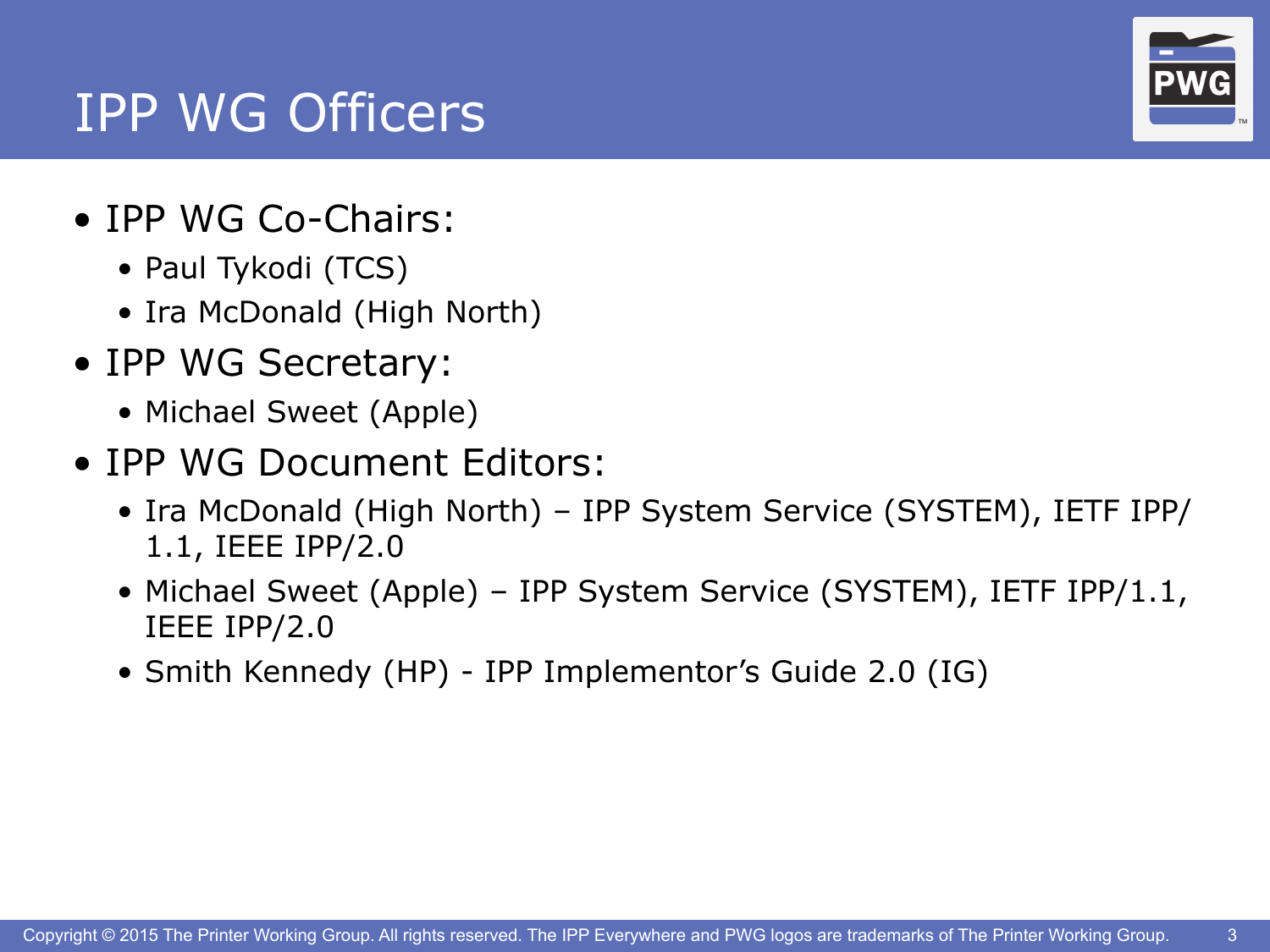#### IPP WG Status (1/2)

- IETF RFCs in development:
	- IETF IPP/1.1: Encoding and Transport (obsoletes RFC 2910/3382)
	- IETF IPP/1.1: Model and Semantics (obsoletes RFC 2911/3382)
- PWG Specifications in development:
	- IPP 2.0, 2.1, and 2.2 Stable Draft
	- IPP Everywhere Printer Self-Certification Manual 1.0 (SELFCERT)
		- Prototype Draft
	- IPP Implementors Guide 2.0 (IG) PWG Formal Vote
	- IPP System Service (SYSTEM) Interim Draft
		-

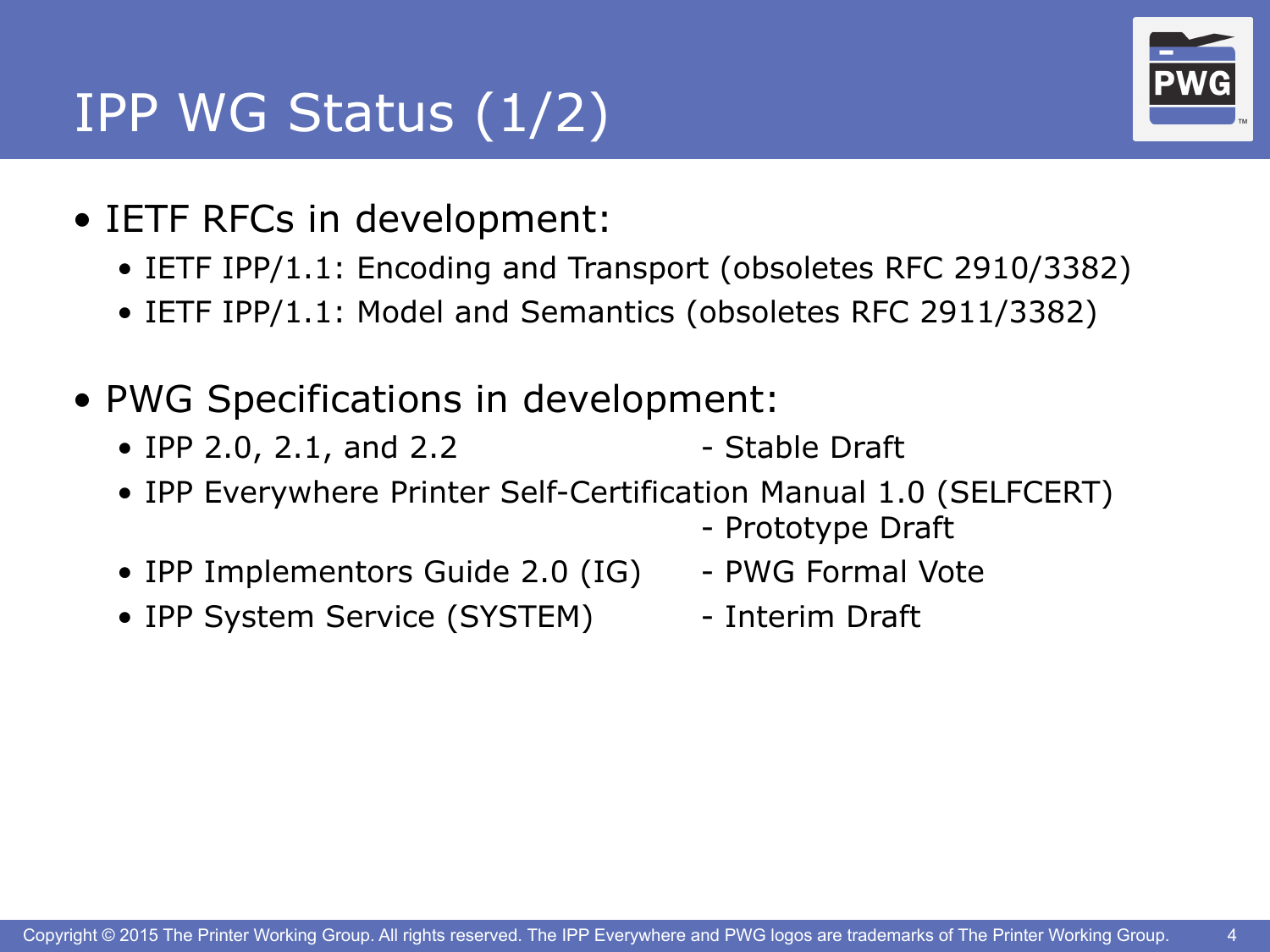#### IPP WG Status (2/2)



- Recent Candidate Standards:
	- PWG 5100.18-2015: IPP Shared Infrastructure Extensions (INFRA)
	- PWG 5100.15-2014: IPP FaxOut Service (errata)
	- PWG 5100.17-2014: IPP Scan Service (SCAN)
	- PWG 5100.1-2014: IPP Finishings 2.0 (FIN)
- Recent IETF RFCs:
	- RFC 7612: LDAP Schema for Printer Services
	- RFC 7472: IPP over HTTPS Transport Binding and "ipps" URI Scheme
- Up-to-date pending IANA registrations online:
	- http://www.pwg.org/ipp/ipp-registrations.xml
	- Continue to maintain this in parallel for new specifications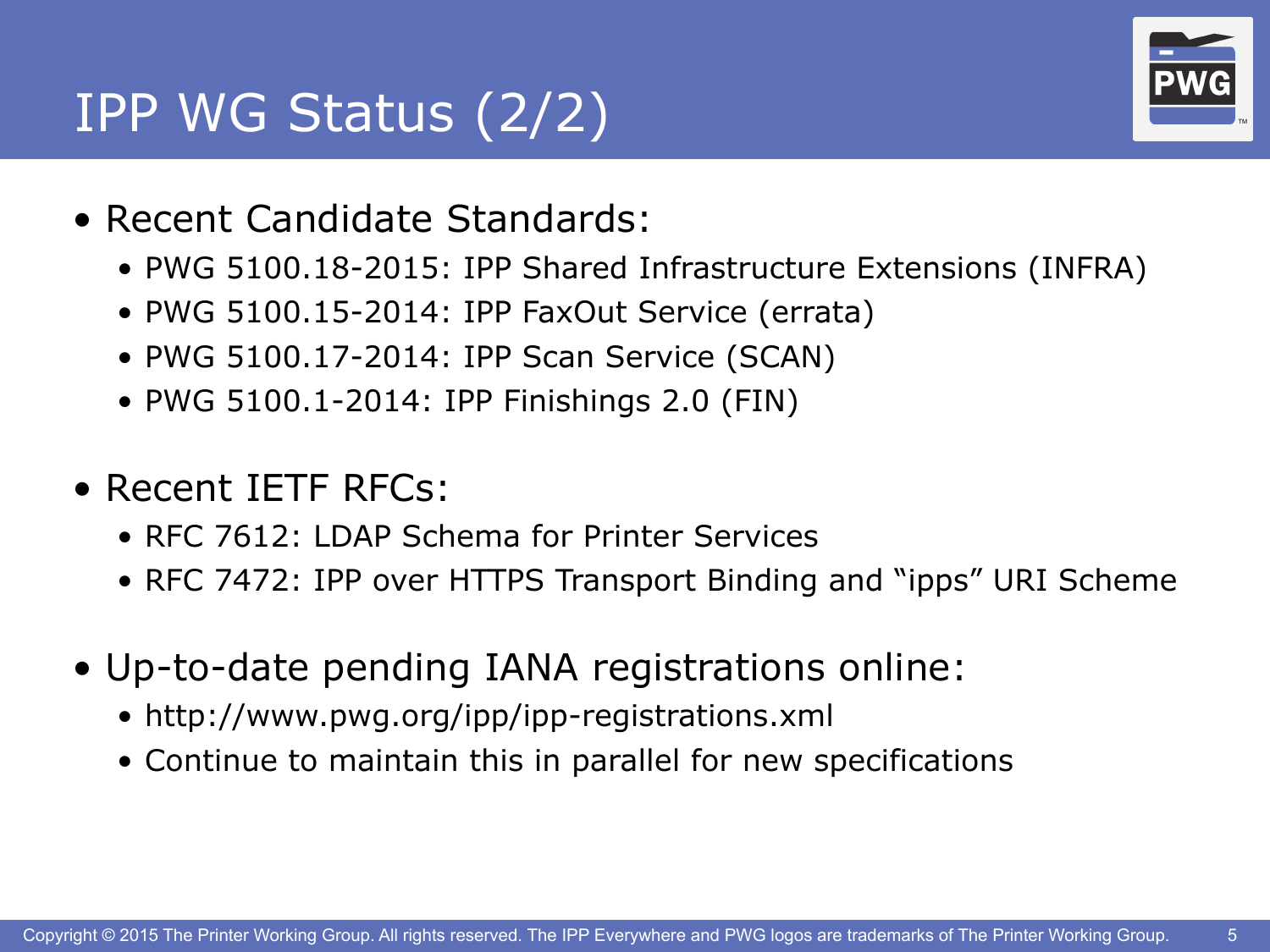## IPP Everywhere Printer Self-Certification (SELFCERT)



- Current prototype draft and tools:
	- [http://ftp.pwg.org/pub/pwg/ipp/wd/wd](http://ftp.pwg.org/pub/pwg/ipp/wd/wd-ippeveselfcert10-20150415.pdf)ippeveselfcert10-20150415.pdf
	- [http://www.pwg.org/ipp/everywhere.html](http://www.pwg.org/ipp/) (for tools)
- Received beta test feedback on web site and tools
	- Web site needs to notify submitter of status changes (submission accepted, when reviewers make their changes, etc.)
	- Still need to post signed Windows tools
- Also need to make some minor license agreement changes to address registered trademark status
- Next draft will have "stable" status
- Proposed schedule:
	- Publish stable draft Q3 2015
	- WG Last Call Q3 2015
	- PWG Last Call Q3/Q4 2015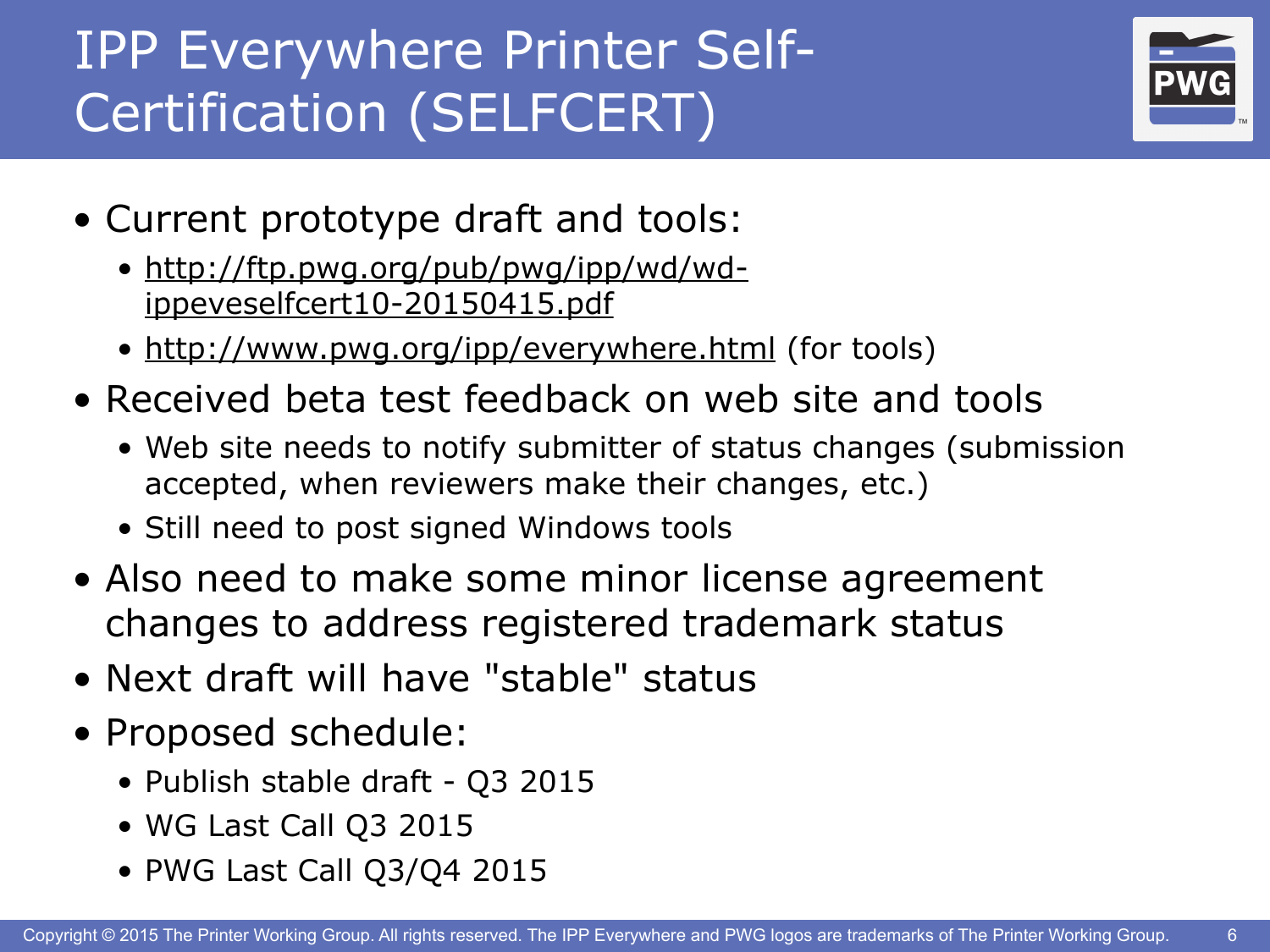

7

### IPP Implementor's Guide 2.0 (IG)

- Current stable draft at:
	- <http://ftp.pwg.org/pub/pwg/ipp/wd/wd-ippig20-20150623-rev.pdf>
- In PWG Formal Vote until August 21, 2015
	- <http://www.pwg.org/pipermail/pwg-announce/2015/003681.html>
	- Please vote!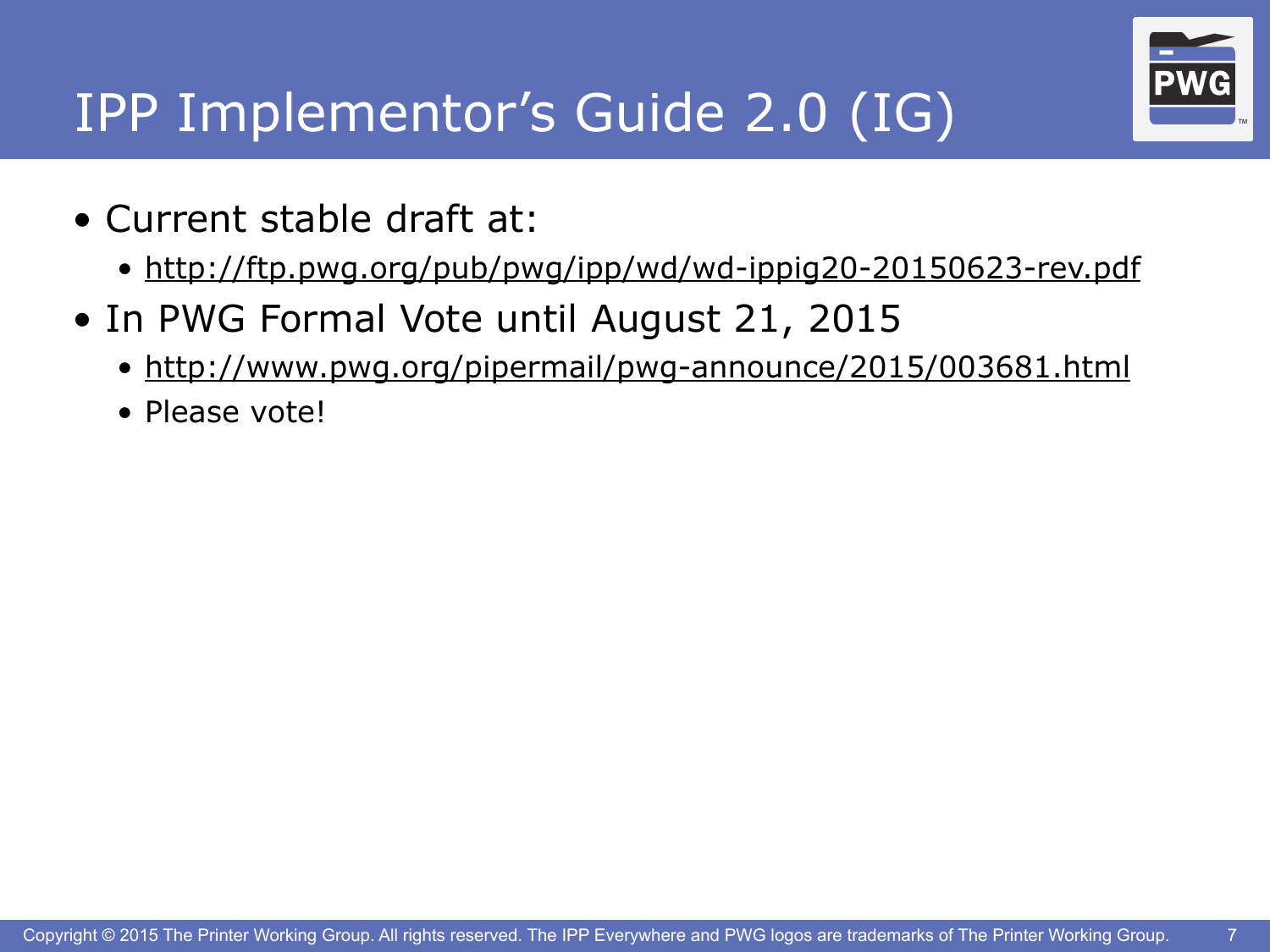#### IETF  $IPP/1.1$



- Developing two new RFCs to replace (obsolete) RFCs 2910, 2911, 3381 (deprecated job progress attributes), and 3382 (collection attribute syntax)
- Stable drafts:
	- <http://tools.ietf.org/html/draft-sweet-rfc2910bis>
	- <http://tools.ietf.org/html/draft-sweet-rfc2911bis>
	- *• Drafts are being AD-sponsored by Barry Leiba, IETF ART Director, for publication as IETF Proposed Standard*
	- *• RFCs will eventually be advanced to IETF Internet Standard through status change (IETF process)*
- Proposed schedule:
	- IETF Last Call Q3 2015
	- IESG Approval Q4 2015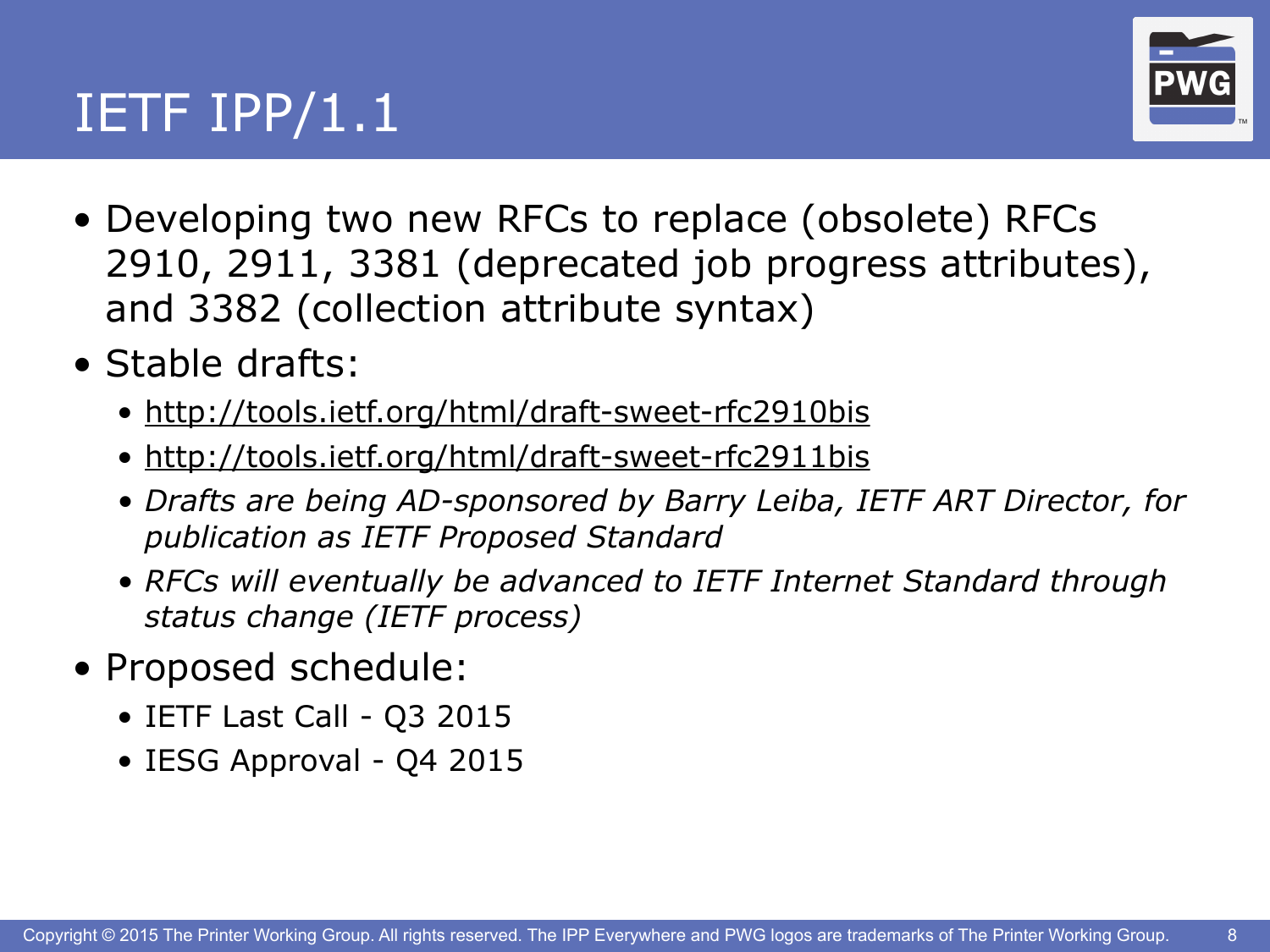#### IEEE  $IPP/2.0$



- Updating PWG 5100.12-2011: IPP/2.0 Second Edition to full IEEE standard
- Stable draft at:
	- <http://ftp.pwg.org/pub/pwg/ipp/wd/wd-ipp20-20150611-rev.pdf>
- Proposed schedule:
	- WG Last Call Q3 2015
	- PWG Last Call Q3 2015 (before next F2F)
	- PWG Formal Vote Q4 2015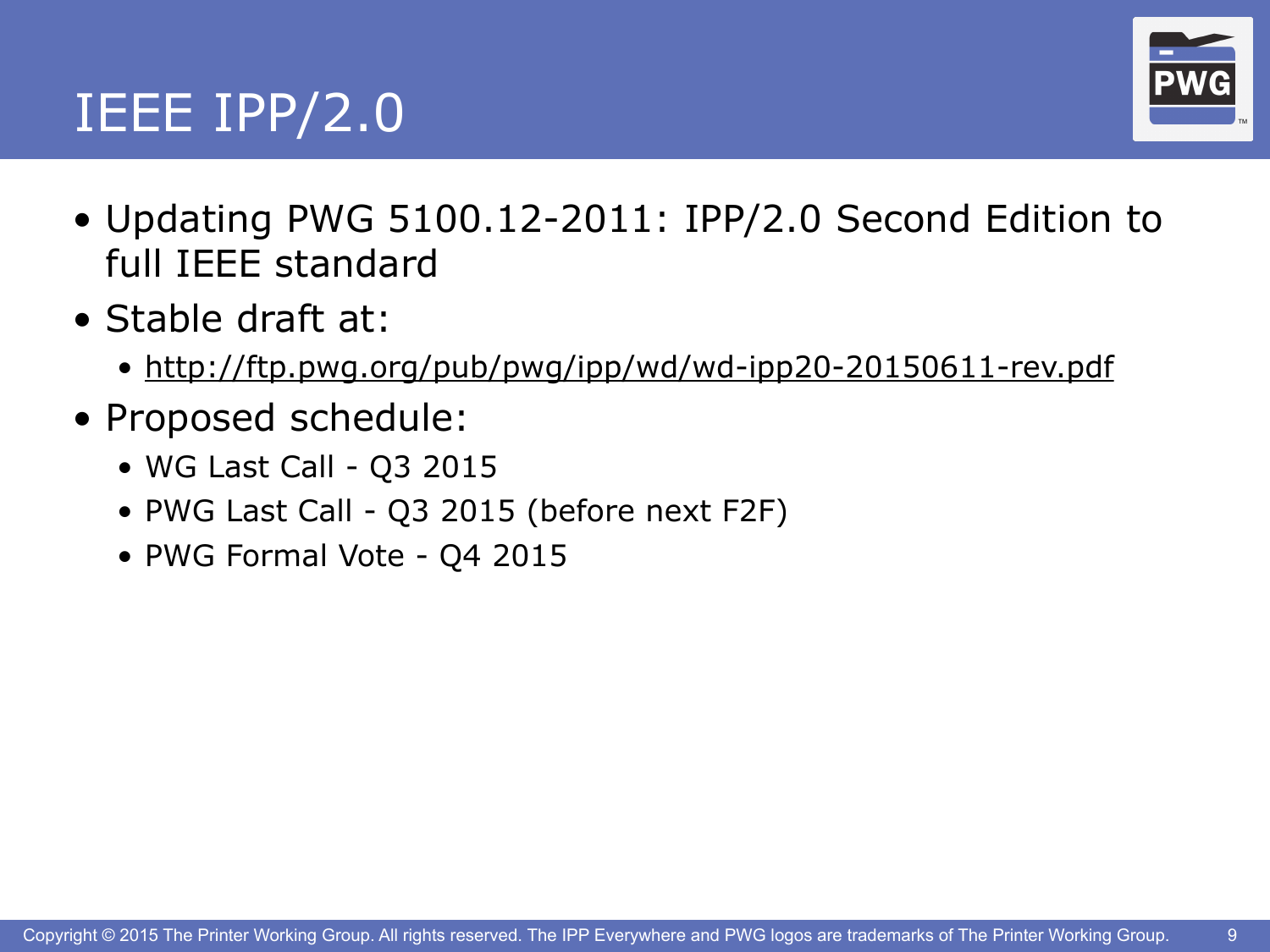#### IPP System Service

- Current interim draft at:
	- [http://ftp.pwg.org/pub/pwg/ipp/wd/wd-ippig20-2015MMDD-rev.pdf](http://ftp.pwg.org/pub/pwg/ipp/wd/wd-ippsystem10-20150315-rev.pdf)
- Proposed Schedule:
	- Prototype draft in Q3/Q4 2015

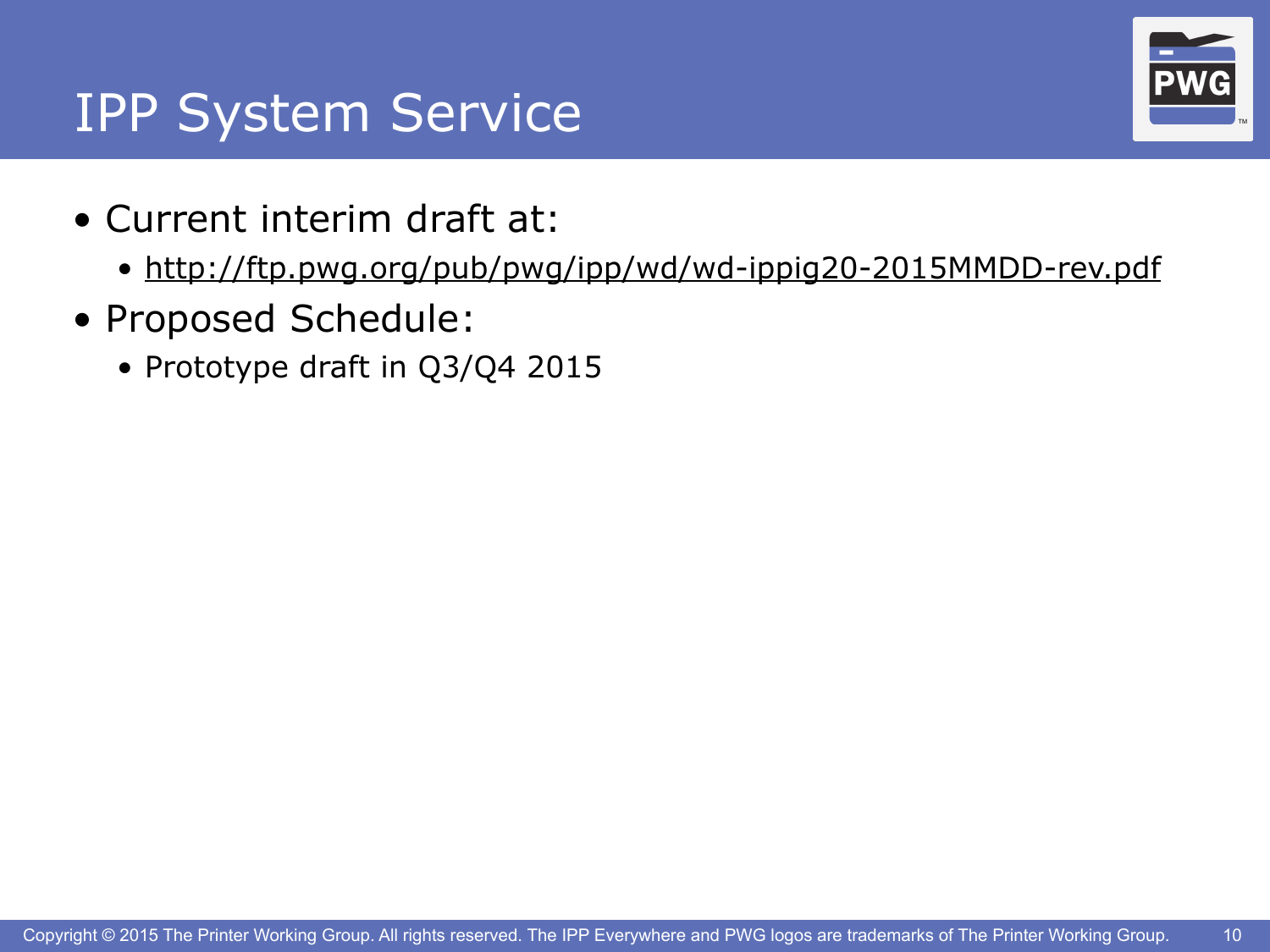

## **The Printer Working Group**

Next Steps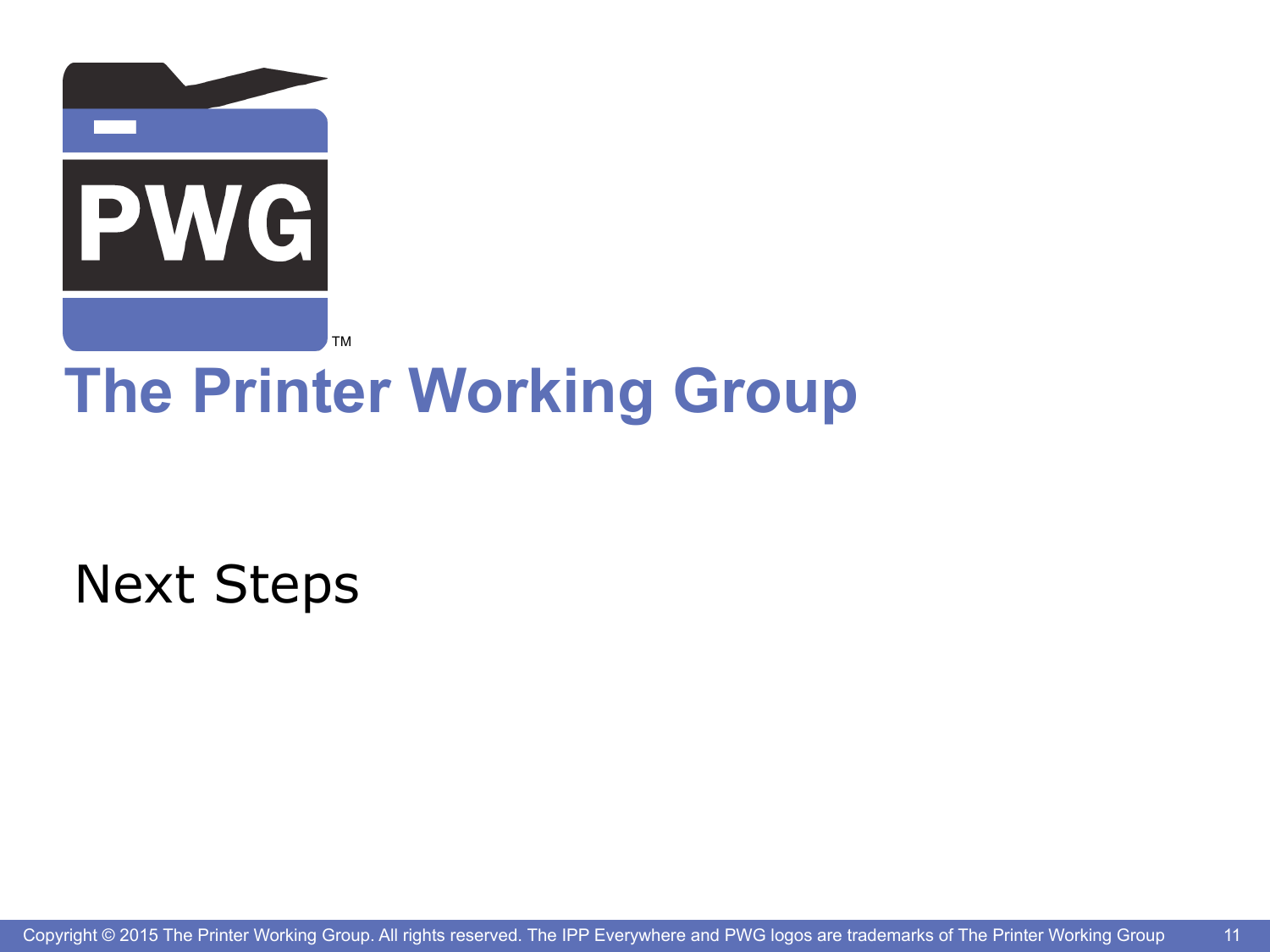# IPP WG Next Steps TPP WG Next Steps

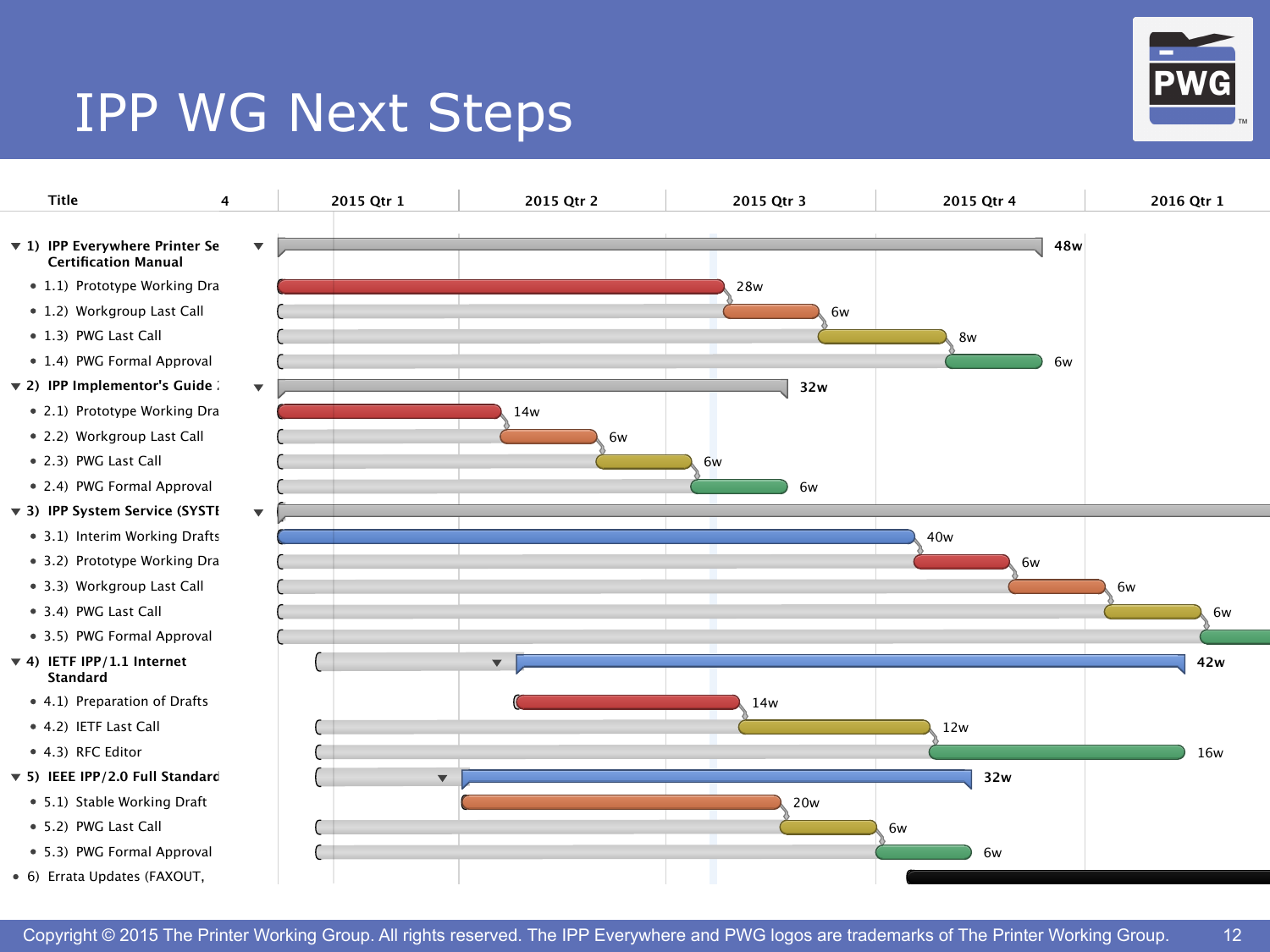#### IPP WG Next Steps



- IPP Everywhere Printer Self-Certification Manual 1.0
	- Stable draft and WG Last Call in Q3 2015
	- PWG Last Call in Q3/Q4 2015 (before the next F2F)
- IPP Implementor's Guide 2.0 (IG)
	- Complete PWG Formal Vote
- IPP System Service (Mike/Ira)
	- Prototype working draft in Q4 2015
- Advance IPP/1.1 to IETF Internet Standard
	- IETF Last Call in  $Q3/Q4$  2015 ( $\sim$ 15 year anniversary of IPP/1.1)
- Advance IPP/2.0 to Full IEEE Standard
	- PWG Last Call in Q3 2015 (before the next F2F)
	- PWG Formal Vote in Q4 2015 ( $\sim$ 15 year anniversary of IPP/1.1)